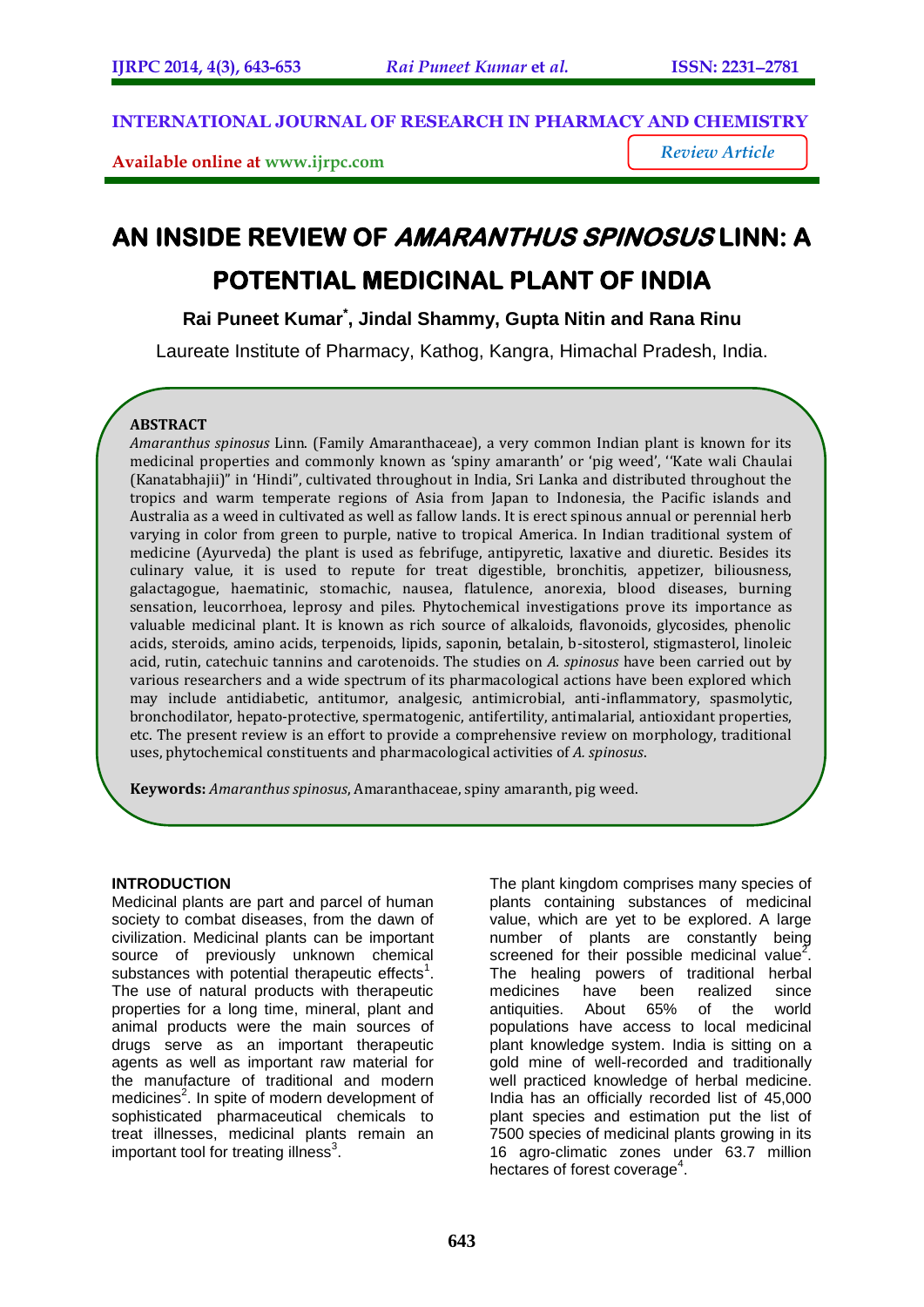India is one of the most medico-culturally diverse countries in the world where the main traditional systems of medicine include Ayurveda, Unani and Siddha. With the emerging worldwide interest in adopting and studying traditional systems and exploiting their potential based on different health care systems, the evaluation of the rich heritage of traditional medicine is essential<sup>5</sup>. Medicinal plants contain number of medicinal properties. One of such plants is *Amaranthus spinosus* commonly known as 'spiny amaranth' or 'pig weed". It is an annual or perennial herb, native to tropical America and found throughout India as a weed in cultivated as well as fallow lands. It has been reported to have some pharmacological properties such as antidiabetic, antipyretic, anti-inflammatory, antioxidant and hepatoprotective etc. *Amaranthus spinosus* also use in internal bleeding, diarrhoea and in excessive menstruation<sup>6</sup>.

#### **Taxonomic Classification**

Kingdom: Plantae Division: Magnoliophyta Class: Magnoliopsida Order: Caryophyllales Family: Amaranthaceae Genus: *Amaranthus* Species: *spinosus*<sup>7</sup>

#### **Vernacular names**

English: Prickly Amaranth, Needle burr, Spiny amaranth, Thorny amaranth Hindi: Kanta chaulai, Gujarati: Kantalo dhimdo, Kantanu dant Manipuri: Chengkruk Marathi: Kante bhaji, kante math Tamil: Mullukkeerai Malayalam: Kattumullenkeera Telugu: Mullatotakura Kannada: Mulluharive soppu Bengali: Kantanotya Oriya: Kantaneutia Sanskrit: Tanduliuvah<sup>8</sup>

# **GEOGRAPHICAL SOURCE**

*Amaranthus spinosus* Linn. is an erect, spinous annual or perennial herb varying in colour from green to purple, is widely distributed throughout the tropics and warm temperate regions of Asia from Japan to Indonesia to India, the Pacific islands, native to tropical America and Australia as a weed in cultivated as well as fallow lands<sup>8-9.</sup> It is a common weed of waste places, roadsides and path sides and near rivers in Ghana. The plant has a long history of usage in traditional medicine against various ailments around the

world<sup>10</sup>. It is also growing wild in all parts of Bangladesh. The plant is commonly found throughout tropical, subtropical and Himalayan regions and is distributed in lower to middle hills (3000–5000 ft) of entire north eastern Himalayas<sup>11-12</sup>.

*Amaranthus spinosus* Linn. one of the medicinal plants of Eastern Himalaya especially of Sikkim Himalaya, is known as "prickly amaranthus" in English and "ban lure" or "dhuti ghans" in Nepali<sup>13</sup>. It is commonly known as Prickly amaranth and locally in Paksitan as Khaddar-chaulai, and "Kate Wali Chaulai (Kanatabhajii)" in "Hindi", also used as vegetable and cultivated throughout in India, Sri Lanka and many tropical countries<sup>14-15</sup>.

# **MORPHOLOGY**

*Amaranthus spinosus* Linn are erect, monoecious perennial, up to 1 m. Stem are terete or obtusely angular, glabrous or slightly pubescent, green, reddish-brown, glabrous, and branched. The leaves alternate and are simple without stipules; petiole is approximately as long as the leafblade<sup>16-17</sup>. The blade shape is ovate-lanceolate to rhomboid, acute and often slightly decurrent at base, obtuse, rounded or slightly ret use and often short mucronate at apex, entire, glabrous or slightly pubescent on veins when young<sup>18-19</sup>. The inflorencence are terminal and axillary, spike-like, erect, slender and elongated, with remote axillary spikes at base, lower clusters, pistillate, upper staminate. Bracteole are longer than or as long as tepal, scarious, ovate weakly spiny-tipped. Staminate flowers with 3, oblong-ovate, obtuse or acute or shortly spiny tipped tepals. Pistillate flowers with 5, 1-1.5 mm long, white-membranous, acute or shortly spiny-tipped tepals<sup>16-17</sup>. The fruit is ovoid shaped, mostly dehiscent, compressed, ellipsoidal, acute or obtuse, with a short inflated neck below the style base, circumsessile a little below the middle or indehiscent **(Figure 1)**. The seed is about 1 mm in diameter, shiny, compressed, black or brownish-black in colour<sup>16-19</sup>.

#### **TRADITIONAL USES**

The juice of *A. spinosus* is used by tribal of Kerala, India to prevent swelling around stomach while the leaves are boiled without salt and consumed for 2–3 days to cure jaundice. It is used as anti-inflammatory, antimalarial, antibacterial, antimicrobial, antidiuretic, antiviral and hepatic disorders. The plant possess hepatoprotective, antioxidant activity, water extract of plant showed significant immune-stimulating activity and stem extract showed antimalarial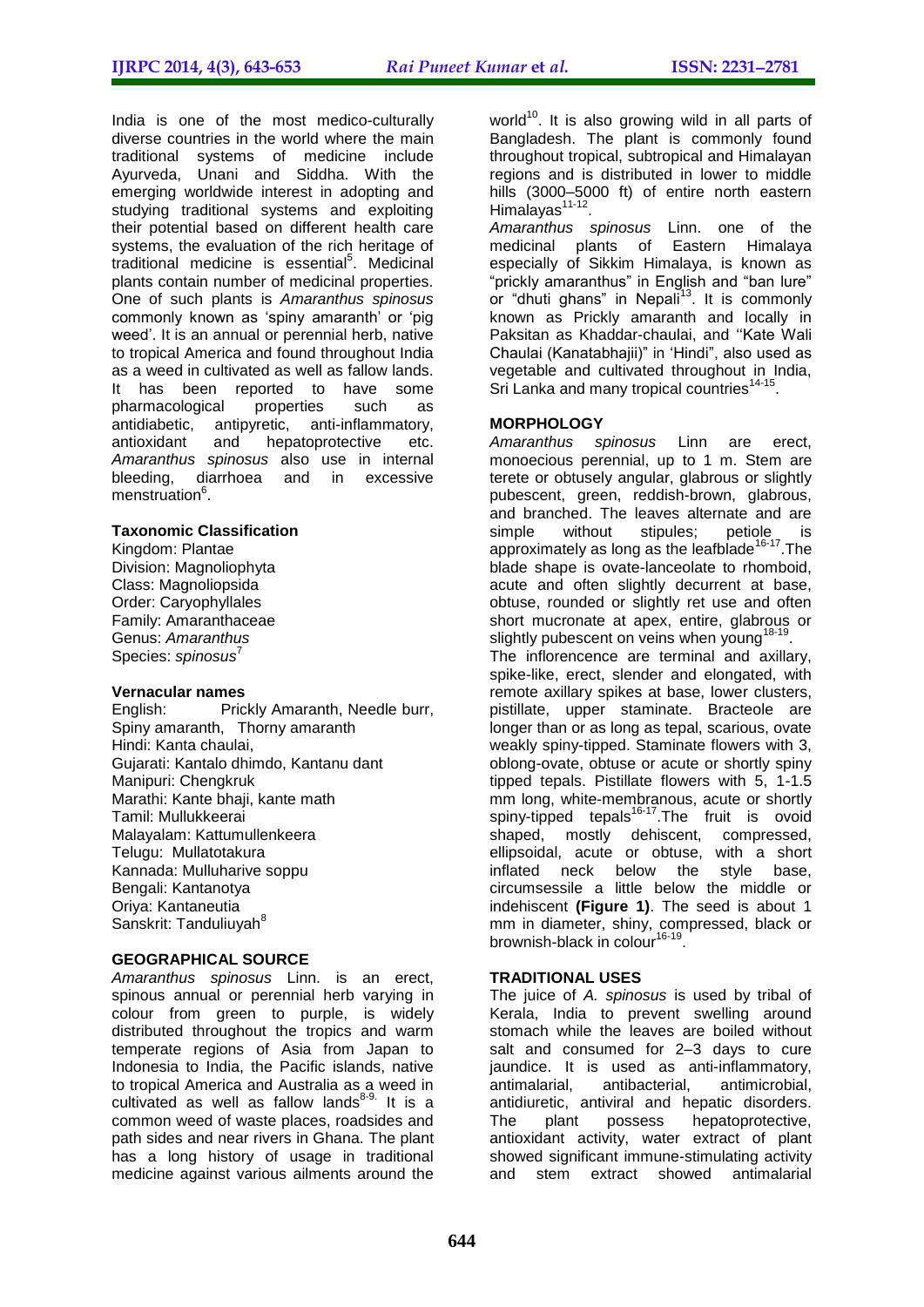activities<sup>2,15,20</sup>. It used internally in the treatment of internal bleeding, diarrhoea and in excessive menstruation<sup>6,19</sup>. In Indian traditional system of medicine (Ayurveda) the plant is used as febrifuge, antipyretic, laxative and diuretic. Besides its culinary value, it is a popular medicinal plant used to reputed for<br>treat digestible, bronchitis, appetizer, treat digestible, bronchitis, appetizer,<br>biliousness, galactagogue, haematinic, galactagogue,<br>fects. nausea. stomachic effects, nausea, flatulence, anorexia, blood diseases, burning sensation, leucorrhoea, leprosy, piles and as a treatment for hallucination, healing of wounds and rheumatism, and to arrest the coughing up of blood. All parts of the plant are known to  $\text{contain}$  medicinally active constituents<sup>9,</sup> 12,13,14,20 .

Medicinal uses of *Amaranthus spinosus* Linn. as mentioned in Ayurvedic text is: Leaf infusion is diuretic and used in anemia. Root paste is used in gonorrhoea, eczema, menorrhoea etc. Ethnic use of this plant is mainly with village people of Sikkim who use leaf infusion of in stomach disorder especially in case of indigestion and peptic ulcer<sup>12</sup>. The leaves and roots are applied as poultice to relief bruises, abscesses, burns, wound, inflammation, menorrhagia, gonorrhoea,<br>eczema, gastroenteritis, gall bladder gastroenteritis, gall bladder inflammation, arthritis and for the treatment of snakebites. The plant is used in the treatment of abdominal pain, chicken pox, dysentery, dysurea, fever, hysteria, malaria, mania, tonsillitis & vomiting<sup>2,20</sup>. Recent studies showed antidiabetic property of *Amaranthus spinosus* Linn. Ethnic use as reported in literature is mainly in peptic ulcer. Leaf juice of the plant, two tea spoonful thrice a day, is given to patients suffering from peptic ulcer<sup>13</sup>.

The Chinese use *A. spinosus* as a traditional medicine to treat diabetes. The seed is used as a poultice for broken bones. The root is known as an effective diuretic. In South-East Asia a decoction of the root is used to treat gonorrhoea and is also applied as an emmenagogue and antipyretic. The Nepalese and some tribes in India apply *A. spinosus* to induce abortion. In Thai traditional medicine, *A. spinosus* is used to treat diarrhoea. The root is also used for toothaches. In many countries, including those in Africa, the bruised leaves are considered a good emollient and applied externally in cases of ulcerated mouths, eczema, burns, wounds, boils, earache and hemorrhoids. The plant ash in a solution is used to wash sores. The plant sap is used as an eye wash to treat ophthalmia and convulsions in children. In Malaysia*, A. spinosus* is used as an expectorant and to relieve breathing in acute bronchitis. In

mainland South-East Asia, during the rainy season which is also malaria endemic season, *A. spinosus* bark decoction is taken in a volume of about one liter three times a day to ward off malaria<sup>19</sup>. In India the root extract is given as a vermicide among the Santhali and Paharia in eastern Bihar, while an aqueous decoction of the plant is given to check chronic diarrhoea in Southern Orissa<sup>26</sup> .

# **PHYTOCHEMISTRY**

Phytochemical studies revealed that the plant *A. spinosus* have several active constituents like alkaloids, flavonoids, glycosides, phenolic acids, steroids, amino acids, terpenoids, lipids, saponins, betalains, b-sitosterol, stigmasterol, linoleic acid, rutin, catechuic tannins and carotenoids. The betalains in stem bark of *A. spinosus* were identified as amaranthine, isoamaranthine, hydroxycinnamates, quercetin and kaempferol glycosides. It also contains amaranthoside, a lignan glycoside, amaricin, and a coumaroyl adenosine along with stigmasterol glycoside, betaine such as glycinebetaine and trigonelline **(Figure 2, Figure 3)**<sup>2, 11, 14, 15, 20</sup>.

*Amaranthus spinosus* contains 7-p-coumaroyl apigenin 4-O-beta-D-glucopyranoside, a new coumaroyl flavone glycoside called spinoside,<br>xylofuranosyl uracil, beta-D-ribofuranosyl xylofuranosyl uracil, beta-D-ribofuranosyl adenine, beta-sitosterol glucoside. betaxanthin, betacyanin; gomphrenin, betanin and beta-carotene<sup>9,19,21</sup>. The leaves and stems also revealed contain hentriacontane, octacosanoid, α-spinasterol, saponin and fatty  $acids<sup>11</sup>$ . The roots contain  $\alpha$ -spinasterols octacosanoate and saponin, viz. saponin of oleanolic acid<sup>22</sup>.

#### **PHARMACOLOGICAL ACTIONS Antidiabetic**

The ethanolic extract of *Amaranthus spinosus* leaves was administered (150, 300 and 450 mg/kg bw) to type-1 and type-2 diabetic rats. Standard drugs, glibenclamide and metformin were used as a positive control for comparison. Changes in carbohydrate and lipid metabolism and antioxidants were assessed and compared with control and standard drug treated animals. Higher doses of extract significantly decreased plasma glucose levels, hepatic glucose-6-phophatase activity and increased the hepatic glycogen content with a concurrent increase in hexokinase activity in both type 1 and 2 diabetic rats. It also significantly lowered the plasma and hepatic lipids, urea, creatinine levels and lipid peroxidation with an improvement in the antioxidant profiles of both type-1 and type-2 diabetic rats. It is concluded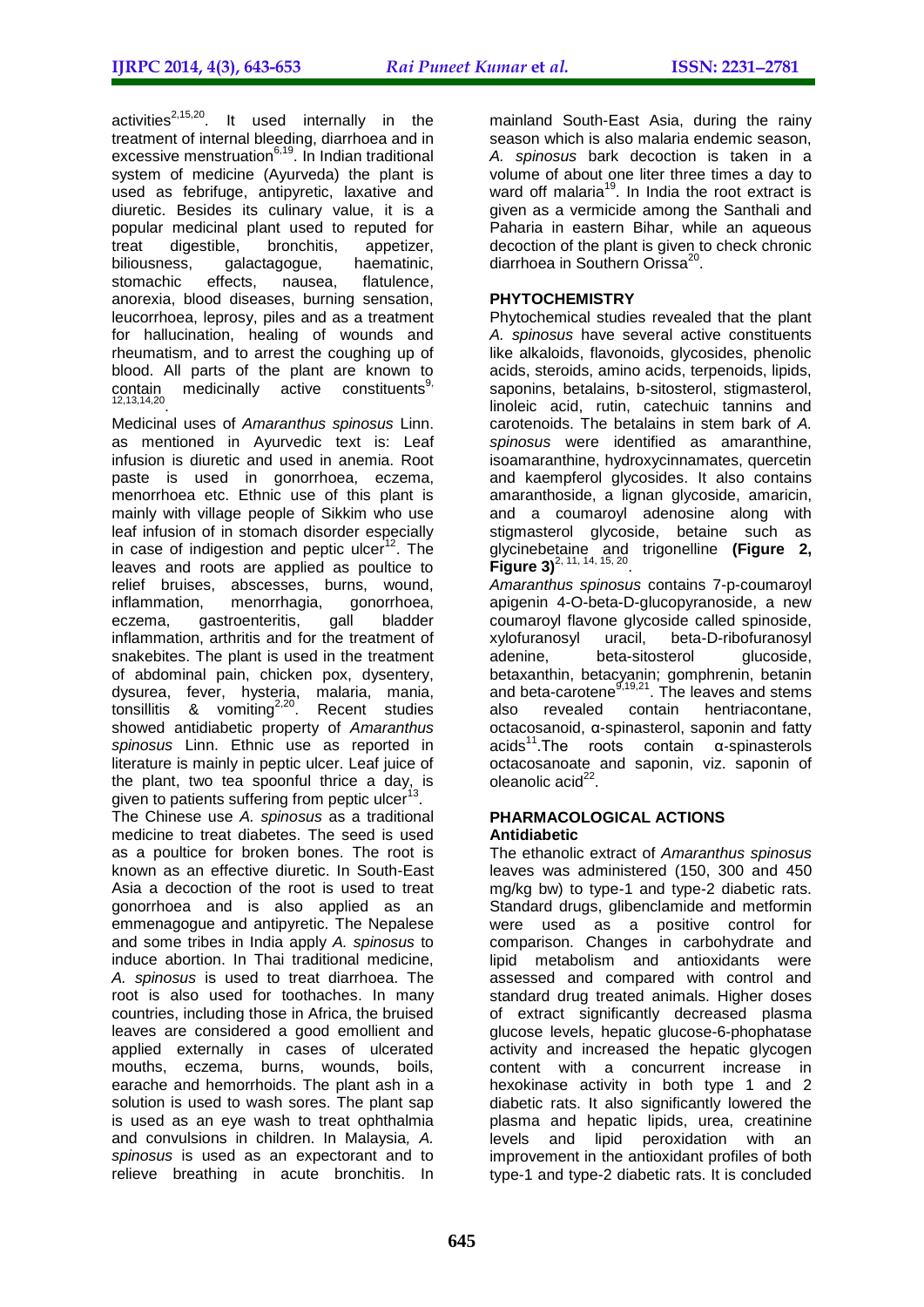that *A. spinosus* has potential antidiabetic activity and significantly improves disrupted metabolisms and antioxidant defense in type-1 and type-2 diabetic rats $^{23}$ .

The methanol extract of *Amaranthus spinosus* stem was investigated for its antihyperglycemic and antihyperlipidaemic effects in male Wister albino rats. Diabetes was induced in the albino rats by administration of a single dose of alloxan monohydrate (150 mg/kg, i.p). The methanol extract of *A. spinosus* (MEAS) was administered daily at single doses of 250 and 500 mg/kg, p.o to diabetes-induced rats for a period of 15 days. The effect of MEAS on blood glucose level was measured in the diabetic rats. Serum lipid profiles were also determined. The activities were also compared to the effect produced by a standard anti diabetic agent, glibenclamide. It is established the pharmacological evidence which support the folklore claim that MEAS is an anti diabetic agent<sup>24</sup>.

This study deals with the scientific evaluation of alpha amylase and the antioxidant potential of methanol extract of *A. spinosus* (MEAS). The aim of this study was to investigate in vitro alpha amylase enzyme inhibition by CNPG3 (2-chloro-4-nitrophenol a-D-maltotrioside) and<br>in vivo antioxidant potential of in vivo antioxidant potential of malondialdehyde (MDA), glutathione (GSH), catalase (CAT) and total thiols (TT) in alloxaninduced diabetic rats of a methanolic extract of *A. spinosus*. This study provides evidence that the methanolic extract of *A. spinosus* has potent alpha amylase, anti-diabetic and antioxidant activities<sup>25</sup>.

# **Anti-cholesterolemic activity**

In this study, the anti-diabetic and anticholesterolemic activity of methanol extracts of leaves of *Amaranthus caudatus, Amaranthus spinosus* and *Amaranthus viridis* was evaluated by using normal and streptozotocin (STZ) induced diabetic rats at a dose of 200 mg/kg and 400 mg/kg p.o. daily for 21 days. Blood glucose levels and body weight were monitored at specific intervals, and different biochemical parameters, serum cholesterol, serum triglyceride; high density lipoprotein, low density lipoprotein and very low density lipoprotein were assessed. Histology of pancreas was performed. It was found that all the three plants showed significant antidiabetic and anti-cholesterolemic activity $^{26}$ .

# **Diuretic activity**

The diuretic potential of *Amaranthus spinosus* aqueous extract (ASAE) in rats was evaluated. Different concentrations of ASAE (200, 500, 1000, 1500mg/kg), thiazide (10mg/kg) and

vehicle were orally administered to rats (n=6 animals per group) and their urine output was collected after 24h. Volume, pH,  $Na<sup>+</sup>$ , K<sup>+</sup> and CI concentrations of urine were estimated. ASAE produced increase in  $Na<sup>+</sup>$ , K<sup>+</sup>, and Cl<sup>-</sup> excretion, caused alkalinization of urine, and showed strong saluretic activity and carbonic anhydrase inhibition activity. These effects were observed predominantly at 500mg/kg dose and suggested that the *A. spinosus* is acting as a thiazide like diuretic $27$ .

# **Hepatoprotective and antioxidant activity**

This study show hepatoprotective activity of the 50% ethanol extracts of the whole plant of *Amaranthus spinosus* Linn. (Amaranthaceae) against d-galactosamine/lipopolysaccharide (d-GalN/LPS)-induced liver injury in rats was evaluated. d-GalN/LPS (300 mg/kg body weight/30 µg/kg body weight)-induced hepatic damage was manifested increase in the activities of marker enzymes (aspartate transaminase, alanine transaminase, alkaline phosphatase, lactate dehydrogenase and gamma glutamyl transferase) and bilirubin level in serum while phospholipids significantly decreased. All other parameters, i.e. cholesterol, triglycerides and free fatty acids were increased significantly in both serum and liver compared to the control group. Pretreatment of rats with *A. spinous* extract (400 mg/kg) reversed these altered parameters to normal compared to the intoxicated group. The biochemical observations were supplemented by histopathological examination of liver sections. Results of this study revealed that *A. spinosus* extract could afford a significant protection against d-GalN/LPS-induced hepatocellular injury<sup>28</sup>.

The hepatoprotective and antioxidant activity of 50% ethanolic extract of whole plant of *Amaranthus spinosus* (ASE) was studied against carbon tetrachloride (CCl4) induced hepatic damage in rats. The ASE at dose of 100, 200 and 400 mg/kg were administered orally once daily for fourteen days. The substantially elevated serum enzymatic levels<br>of serum glutamate oxaloacetate of serum glutamate oxaloacetate transaminase (AST), serum glutamate pyruvate transaminase (ALT), serum alkaline phosphatase (SALP) and total bilirubin were restored towards normalization significantly by the ASE in a dose dependent manner. Higher dose exhibited significant hepatoprotective activity against carbon tetrachloride induced hepatotoxicity in rats. The biochemical observations were supplemented with histopathological examination of rat liver sections. Meanwhile, in vivo antioxidant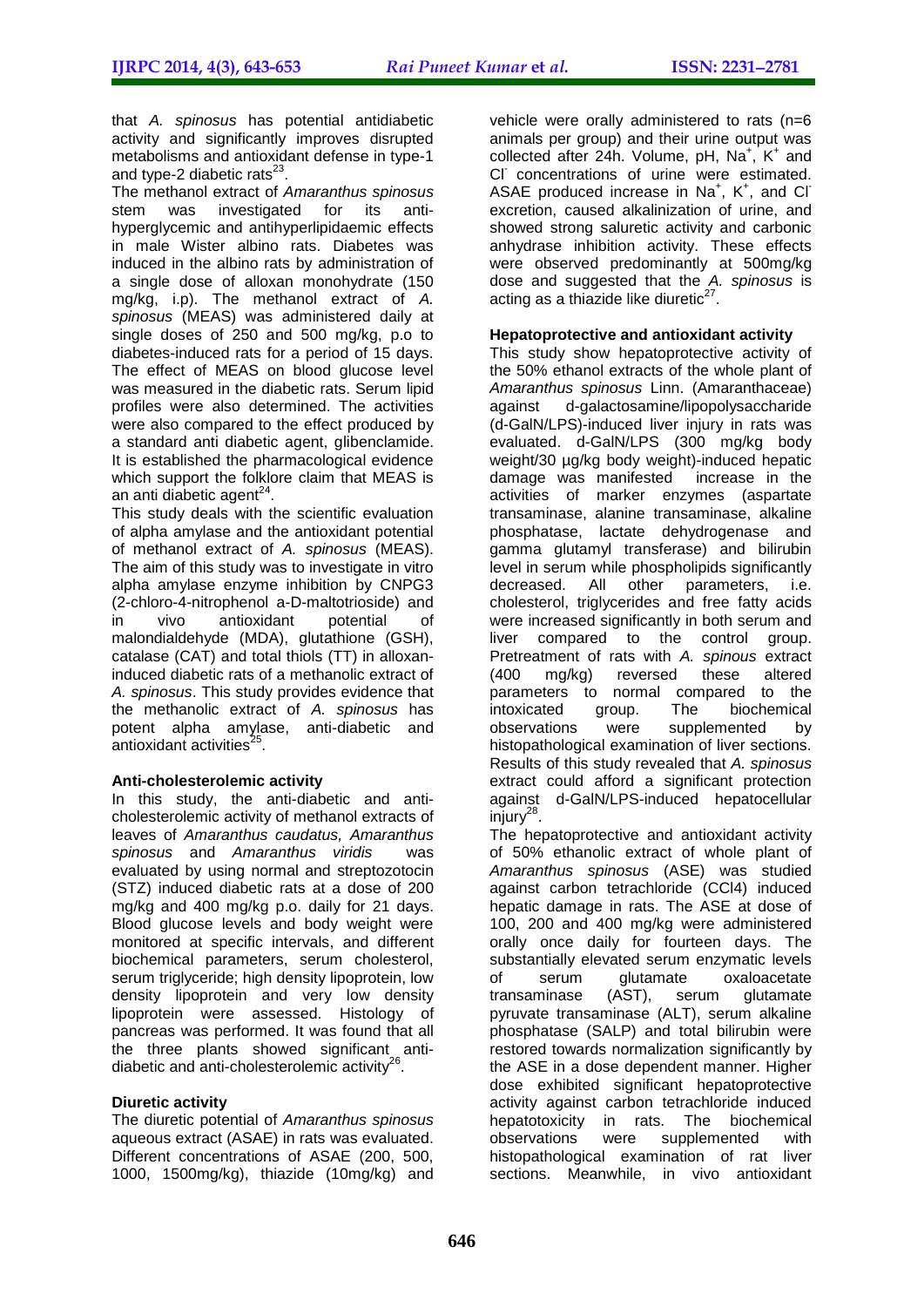activities as malondialdehyde (MDA), hydroperoxides, reduced glutathione (GSH), superoxide dismutase (SOD) and catalase (CAT) were also screened which were also found significantly positive in a dose dependent manner. The results of this study strongly indicate that whole plants of *A. spinosus* have potent hepatoprotective activity against carbon tetrachloride induced hepatic damage in experimental animals<sup>29</sup>.

The 50% ethanolic extract (ASE) of *Amaranthus spinosus* (whole plant) was evaluated for in vitro antioxidant and hepatoprotective activity. The total phenolics and reducing capacity of ASE was determined using standard curve of gallic acid (0- 1.0mg/ml) and butylated hydroxy anisole (BHA). In vitro antioxidant activity was determined by DPPH, superoxide, hydroxyl radicals, hydrogen peroxide and nitric oxide scavenging methods. The hepatoprotective activity of ASE was evaluated at 6, 7, 8, 9 and 10 microg/ml concentration against  $CCI<sub>4</sub>$  (1%) induced toxicity in freshly isolated rat hepatocytes and HepG2 cells. ASE was found to contain 336+/-14.3mg/g total poly phenolics expressed as gallic acid equivalent while the reducing capacity was 2.26 times of BHA. ASE possesses significant hepatoprotective activity which might be due to antioxidant defence factors and phenolics might be the main constituents responsible for activity $30$ .

*Amaranthus spinosus* roots were extracted successively with petroleum ether (80-100°C), ethyl acetate and methanol by Soxhlet process. All the extracts were subjected to Total phenolic content, total flavonoid content and antioxidant activity using DPPH assay and Ferric Reducing Antioxidant Power assay (FRAP). Ethyl acetate extract showed the highest antioxidant activity with  $61.47 \pm 4.8$  % inhibition at a higher concentration. The three solvents; Methanol, ethyl acetate and Petether extracts showed moderate activity when compared with the standard. In all, ethyl acetate extract generally, exhibited the highest values of antioxidants<sup>10</sup>.

# **Analgesic and anti-inflammatory activity**

The 50% ethanol extract (ASE) of *Amaranthus spinosus* (whole plant) has been studied for antinociceptive and antiinflammatory activities. The Analgesic and antiinflammatory activities were studied by measuring nociception by formalin, acetic acid, hot plate, tail immersion method while inflammation was induced by carrageenan. ASE had significant dose dependent percentage protection against acetic acid (0.6% of 10 ml) induced pain and the effects were also compared to aspirin,

morphine and naloxone while formalin induced pain (0.05 ml of 2.5%) was significantly blocked only at higher dose (400mg/kg) in first phase. ASE significantly blocked pain emanating from inflammation at all the doses in second phase. The reaction time in hot plate was increased significantly and dose dependently where as pretreatment with naloxone rigorously reduced the analgesic potentials of ASE. Further in tail immersion test the same dose dependent and significant activity was observed. Aspirin had no effect on thermal induced pain i.e. hot plate and tail immersion tests but showed an effect on writhing test. This studied show that *A. spinosus* possess significant and dose dependant anti-inflammatory activity, it has also central and peripheral analgesic activity $31$ . Successive petroleum ether, ethyl acetate and methanol extracts of the whole plant of *Amaranthus spinosus* Linn. were investigated for the analgesic activity. Experiments were carried out with these extracts for their peripheral and central anti-nociceptive potentials on acetic acid induced writhing and radiant heat tail-flick models in mice, respectively. In both the models, methanolic extract showed significant writhing inhibition as well as the elongation of tail-flick time at a dose of 500 mg/kg body weight. A linear dose  $response$  relationship was also observed $11$ .

The methanol extracts of *Amaranthus spinosus* Linn. leaves were evaluated for antiinflammatory activities in different animal models. The extract (25–100 mg/kg) inhibited the carrageenan-induced rat paw edema and produced significant inhibition of acetic acid– induced increased vascular permeability. Inhibition of the cotton pellet granuloma was also inhibited by 100 mg/kg of the plant extract. Analgesic activity was exhibited with the significant and dose-related reduction in the number of writhings induced with acetic acid, as well reduction in paw licking induced by injection of formalin in mice. These results demonstrate the anti-inflammatory properties of the leaf extract of *A. spinosus*. It is also suggested that the plant extract probably acts by the inhibition of prostaglandin biosynthesis<sup>32</sup>.

The petroleum ether and ethanolic extract of whole plant of *Amaranthus spinosus* Linn. were tested for anti-inflammatory activity at the dosed of 250,500 and 750 mg/kg body weight. The extract produced dose dependent and significant inhibition of carrageenan induced paw oedema. The exhibited anti-inflammatory activity of this plant was comparable with the standard drug Ibuprofen. The presence of steroids, alkaloids & flavonoids in the extracts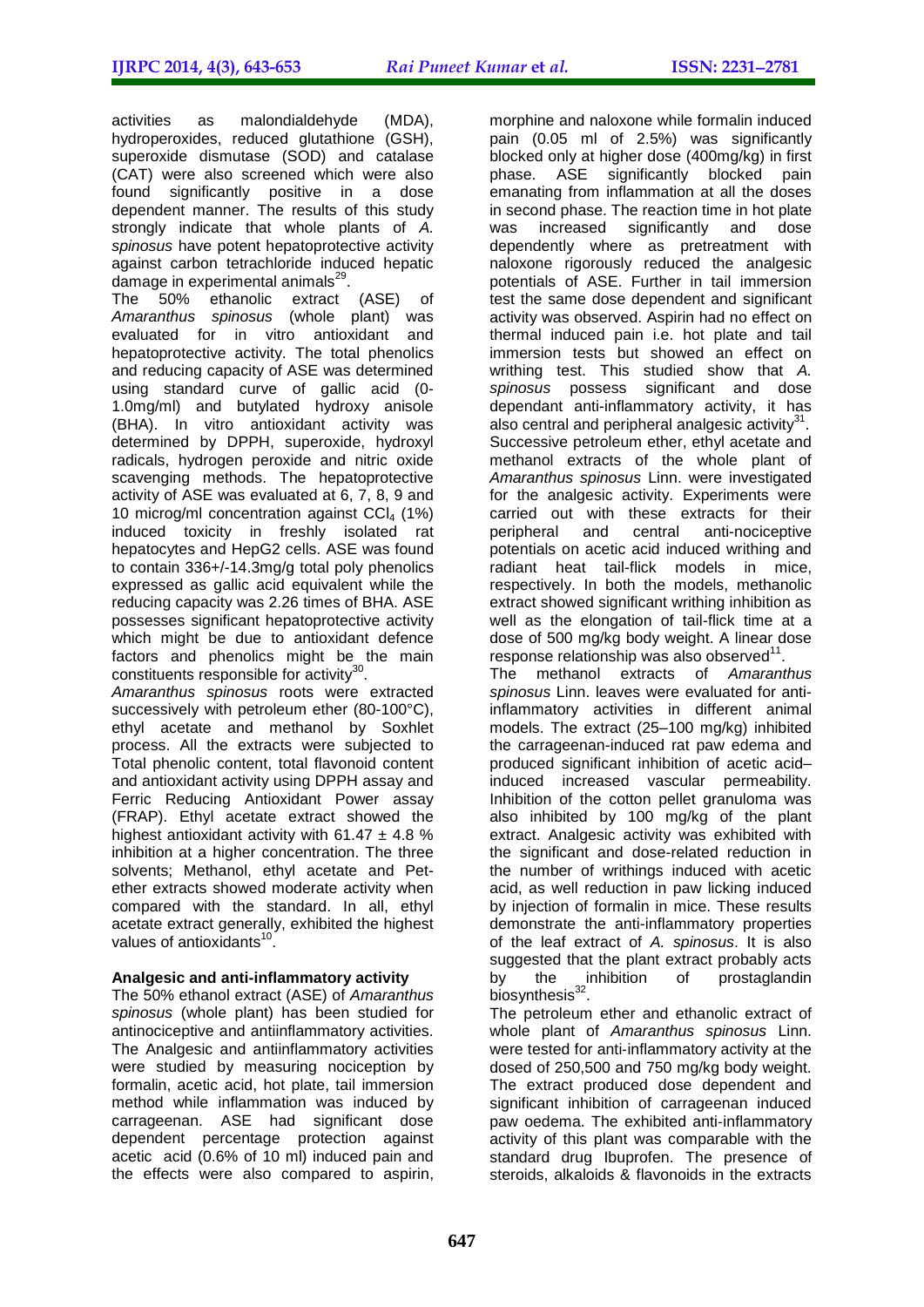may be contributory to its anti-inflammatory activity<sup>22</sup>.

# **Spermatogenic activity**

Anti-diabetic, anti-hyperlipidemic and spermatogenic effects were studies with methanolic extract of stem of *Amaranthus spinosus* Linn. in diabetic rats. In streptozotocin (STZ)-induced diabetic rats, it was observed that both the standard drug (Glibenclamide) and methanolic extract of *A. spinosus* Linn. significantly exhibited control of blood glucose level on a 15 day model. Further, the methanolic extract also showed significant anti-hyperlipidemic and spermatogenic effects in STZ-induced diabetic rats. The methanolic extract has also accelerated the process of spermatogenesis by increasing the sperm count and accessory sex organ weights<sup>33</sup>.

#### **Anti-hyperlipidemic activity**

The anti-hyperlipidemic activity of methanol extracts of leaves of three plants of *Amaranthus caudatus, Amaranthus spinosus, Amaranthus viridis* were studied. In this study, the anti-hyperlipidemic effects investigated by using normal and triton-WR 1339 induced rats at the dose of 200, 300 and 400 mg/kg p.o. The serum harvested was analyzed for total cholesterol, triglycerides, high density lipoprotein and low density lipoprotein. It was found that all the three plants at 400 mg/kg dose showed significant anti-hyperlipidemic effect, whereas 300 mg/kg dose is less significant in the entire parameters used for evaluation of anti hyperlipidemic effect<sup>34</sup>.

# **Heamatological properties**

This study is designed to study the hematocellular indices i.e. Red blood cell count (RBC), White blood cell count ( WBC) and Hemoglobin (Hb), following oral administration of methanolic extract of *Amaranthus spinosus* at a dose of 250mg/kg body weight in albino rats. The study was carried out by single and daily administration of dose for 5, 7 & 14 days. Results revealed that the RBC and WBC count as well as Hb% was significantly altered due to administration of methanolic extract of *A. spinosus*<sup>6</sup> .

# **Antipepticulcer activity**

Anti peptic ulcer activity of the leaves of *Amaranthus spinosus* Linn., a plant of Eastern Himalaya, was studied in peptic ulcer models in rats. Gastric and duodenal ulcers were induced by ethanol and cysteamine respectively. Results were compared with omeprazole, a known drug for peptic ulcer. It was found out that the leaves of *A. spinosus* Linn. exerted anti peptic ulcer activity against ethanol and cysteamine induced peptic ulcerations but the activity was less than that of omeprazole<sup>12</sup>.

Anti gastric ulcer activity of root stems and leaves of *Amaranthus spinosus* Linn. were studied against ethanol, hydrochloric acid, indomethacin, stress and pyloric ligation induced gastric ulceration in albino rats. Omeprazole was used as standard anti gastric ulcer drug. Significant anti gastric ulcer activity was noted in root, stem and leaves of *A. spinosus* Linn. Root of the plant, however, showed highest activity which was comparable to that of omeprazole $^{13}$ .

#### **Antibacterial and cytotoxity activity**

This study was to find out the antibacterial and cytotoxic activity of chloroform, n-hexane and ethyl acetate extracts of *Amaranthus spinosus*. Disc diffusion technique was used for in vitro antibacterial screening against gram positive and gram negative human pathogenic bacteria. In case of *A. spinosus* all extracts showed good antibacterial activity against both gram positive and gram negative & average zone of inhibition 8-15mm. The Brine shrimp lethality bioassay method was used to determine the cytotoxicity activities and Vincristine Sulphate was used as positive control. The LC50 values of standard vincristine sulphate, chloroform, n-hexane and ethyl acetate extract were 7.55μg/ml, 18.15 μg/ml, 29.51μg/ml & 18.15μg/ml respectively for the A. spinosus<sup>2</sup>.

Ethanol and aqueous extracts of *Amaranthus spinosus* (roots) were investigated for their antibacterial activity against ten bacterial strains including Gram-positive and Gramnegative bacteria using the agar-well diffusion method. The extracts tested, the ethanol extract presented the best results while the aqueous extract showed moderate inhibition of the microbial growth. Each extract is unique against different microorganisms<sup>35</sup>.

# **Antidiarrhoeal activity**

The ethanol extract (50%) of the whole plant of *Amaranthus spinosus* Linn. (ASE) significantly inhibited travel of a charcoal meal at three different doses of ASE, but when 400 mg/kg of ASE was repeated in the presence of yohimbine, intestinal propulsive inhibition decreased, while morphine reversed the activity. The percentages related to controls for the onset of diarrhoea were 16.58, 83.42, and 116.18% at doses of 100, 200, and 400 mg/kg of ASE, while with morphine this value was 123.93% compared to controls. The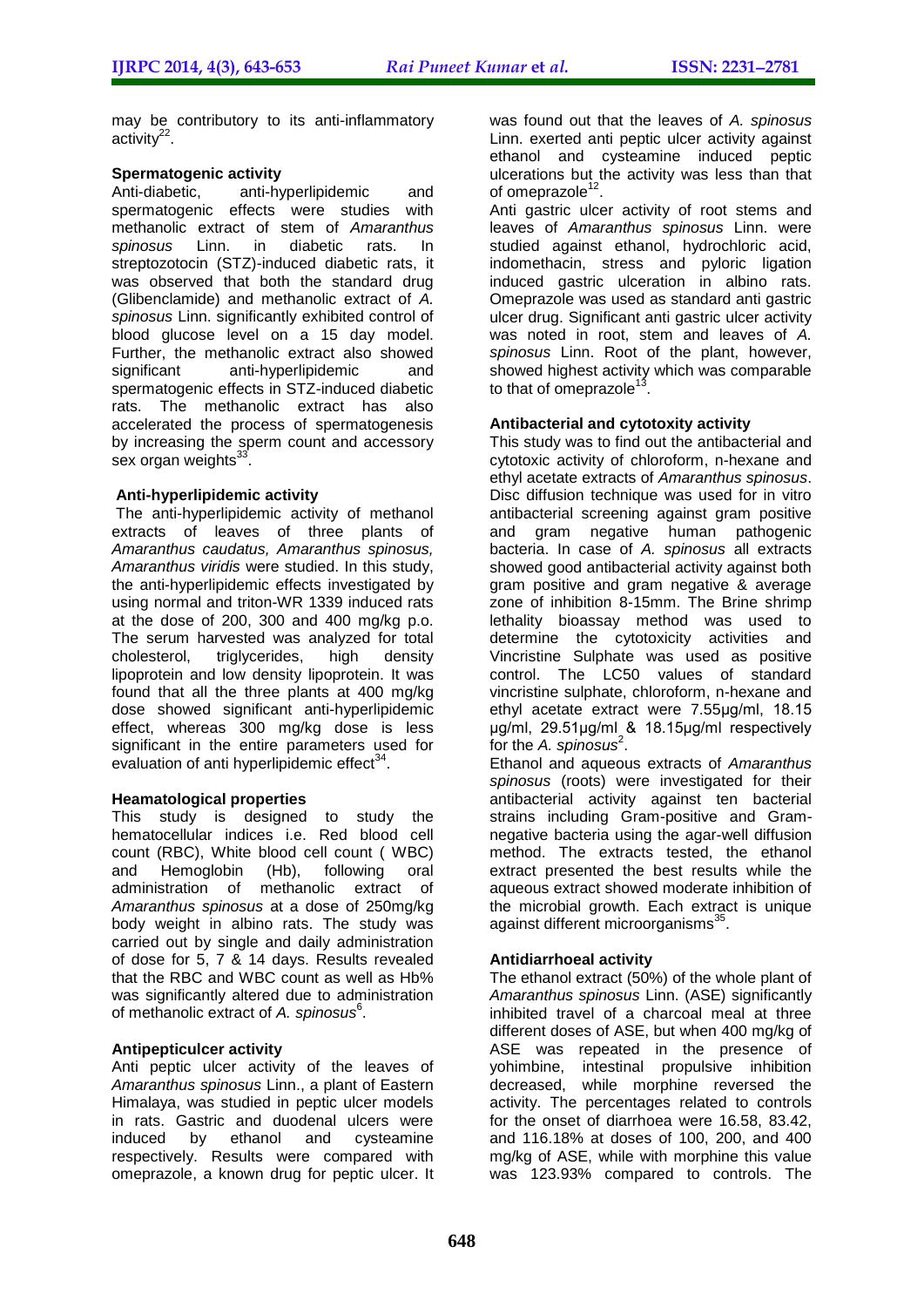percentage purging frequency related to controls was 41.09, 64.38, 71.23, and 86.30% at three different doses of ASE and with morphine, respectively. The inhibitions in intestinal accumulation were 8.9, 48.16, and 68.06% at doses of 100, 200, and 400 mg/kg of ASE, respectively, compared to control, while inhibition with yohimbine was 50.78%. Antidiarrahoeal indices of ASE were 23.55, 49.16, and 76.53 at the three different doses of ASE, while morphine had a maximum index of 88.4 $^{20}$ .

#### **Bronchodilator and spasmolytic activity**

The aqueous-methanolic extract of *Amaranthus spinosus* Linn. whole plant, was studied *in-vivo* for bronchodilator and laxative activities and in-vitro using isolated tissue preparations which were mounted in tissue baths assembly containing physiological salt solutions, maintained at 37°C and aerated with carbogen, to assess the spasmolytic effect and to find out the possible underlying mechanisms. These results indicate that *A. spinosus* possesses laxative activity partially mediated through cholinergic action. The spasmolytic effect was mediated through calcium channel blocking (CCB), while bronchodilator activity through a combination of β-adrenergic and CCB pathways, which may explain the traditional uses of *A. spinosus*  in gut and airways disorders $^{14}$ .

# **Anthelmintic activity**

Water extracts of whole plant of *Amaranthus spinosus* Linn. was evaluated for anthelmintic on adult Indian earthworms (*Pheritima posthuma*) and *Tubifex tubifex*, using piperazine citrate as reference standard. Aqueous extract showed anthelmintic activity in dose‐dependent manner giving shortest time of paralysis(P) and death(D) with 50 mg/ml concentration, for both the worms. Extract shows more potent activity (15 mg/ml) against *Tubifex tubifex*<sup>22</sup>.

# **Antipyretic activity**

Methanolic extract of *Amaranthus spinosus* leaves was screened for antipyretic activities. Antipyretic activity of methanolic extract of *A. spinosus* was measured by yeast induced pyrexia method at concentration of 200 and 400 mg/kg using paracetamol as standard drug. Methanolic extract of *A. spinosus* showed significant (P<0.01) antipyretic activity<sup>36</sup>.

# **Antitumor activity**

The antitumor potentials of *Amaranthus spinosus* against EAC bearing Swiss albino

mice. The ethanol extract of its leaves given orally to mice at the dose of 100 and 200 mg/kg body weight for 16 days. It was observed that decrease in tumor volume and viable cell count, while increase in mean survival time and non viable tumor cell count, when compared to the mice of the EAC control group. Restoration of hematological and biochemical parameters towards normal was also observed. The results suggest that the ethanol extract of *A. spinosus* leaves exhibits significant antitumor effects in EAC bearing  $m\bar{c}e^{37}$ .

#### **Antimicrobial activity**

*Amaranthus spinosus* L. was screened for antimicrobial activity. The bioparts, namely, root, stem, leaves and flower, extracted in distilled water, hexane and methanol were assayed against five bacterial strains such as Staphylococcus sp., Escherichia coli, Pseudomonas sp., Klebsiella sp., Paracoccus sp. and three fungal strains, namely, Fusarium sp., Aspergillus sp. and Alternaria sp. Preliminary qualitative analysis was also done. Stem and flower of *A. spinosus* displayed more antibacterial activity among the bioparts. Maximum zones of inhibition in E. coli (14 mm) and Pseudomonas (13 mm) were noticed in stem extract in distilled water (4.7 mg/disc) and methanol (3.8 mg/disc), respectively. Distilled water fraction of flower inhibited all strains under investigation. Maximum zones of inhibition in respect of Staphylococcus (10 mm), Paracoccus (9 mm) and Klebsiella (15 mm) were evident in flower extracted in various solvents. The methanol fraction of the bioparts exhibited total inhibition of fungal growth. Root, stem and leaves of *A. spinosus*  extracted in hexane imparted partial inhibition on all fungal strains<sup>38</sup>.

#### **Antimalarial activity**

Extracts obtained from two Burkinabe folk medicine plants, *Amaranthus spinosus* Linn., and *Boerhaavia erecta* Linn., were screened for antimalarial properties with the aim of testing the validity of their traditional uses. The plant extracts showed significant antimalarial activities in the 4-day suppressive antimalarial assay in mice inoculated with red blood cells parasitized with *Plasmodium berghei berghei*. We obtained values for ED (50) of 789 and 564 mg/kg for *A. spinosus* and *B. erecta* extracts, respectively<sup>39</sup> .

# **Antifertility activity**

The aqueous and ethanolic extracts of root of *Amaranthus spinosus* Linn. was exploring antifertility activity in rats. Antifertility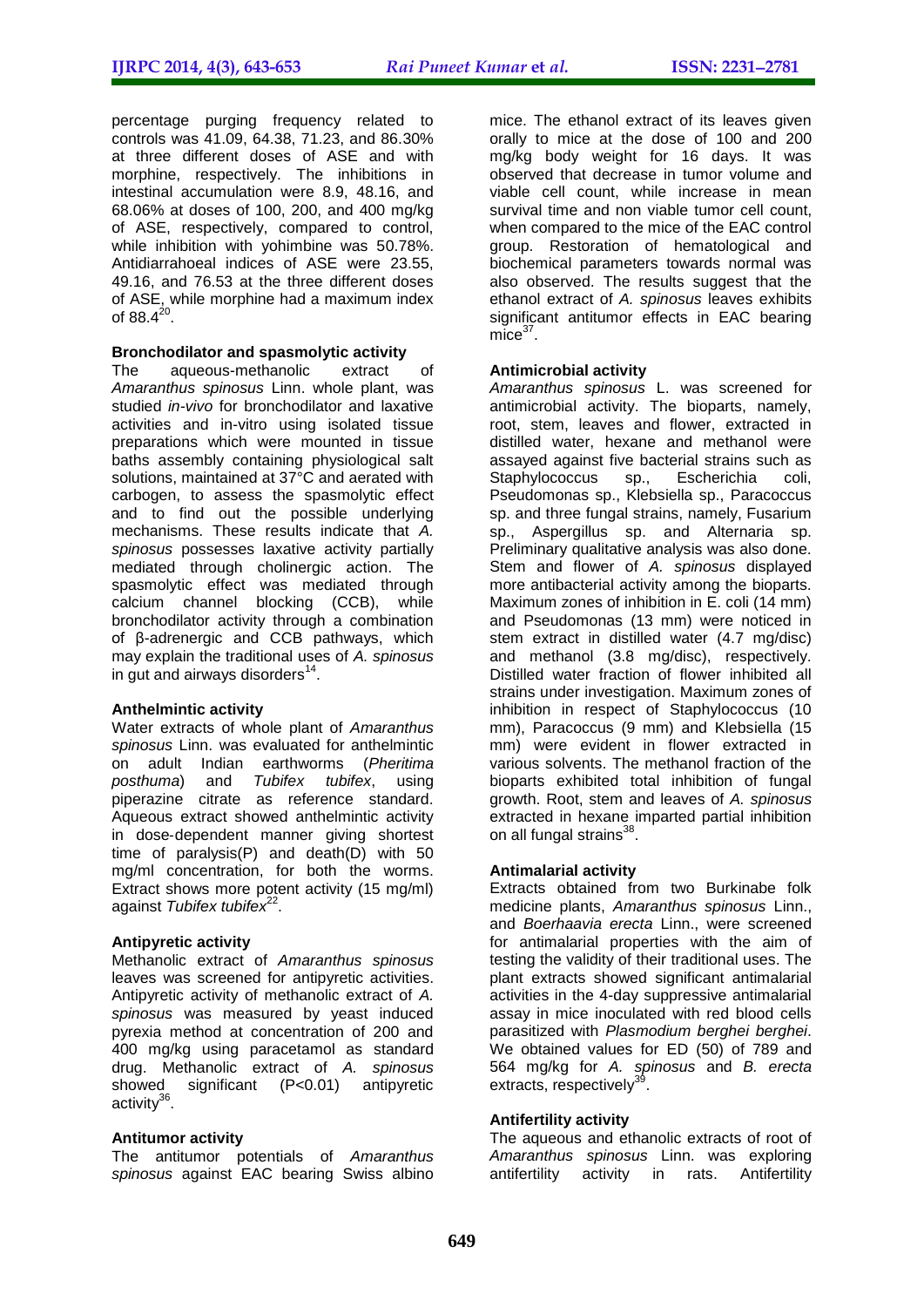screenings of water and ethanolic extract of *A. spinosus* were done by the reproductive outcome in mice, anti-implantation, abortifacient, estrogenic and anti estrogenic activity in rats. The water extract of the root of plant showed the decrease in number of implants and number of litters when compared with the ethanolic extract as the percentage of implantation failure increased. The extract shows furthermore, non significant increase in uterine weight in immature ovariectomised rats. Simultaneous administrations of extracts with ethinyl estradiol cause significant antiestrogenic activity. All these observations suggest that aqueous and ethanolic extracts of *A. spinosus* Linn. have weak antifertility  $effect<sup>40</sup>$ .

#### **CONCLUSION**

Medicinal plants have attracted considerable global interest in recent years. Investigation of traditional medicine is very important for the welfare of rural and tribal communities for the

treatment of conventional illness. The extensive survey literature reviewed that *Amaranthus spinosus* Linn. is an important medicinal plant with diverse pharmacological spectrum. Lot of pharmacological studies has been carried out with extract of the different parts of the plant. The plant is widely used in traditional medicinal system of India and has been reported to possess antidiabetic, antipyretic, anti-inflammatory, antioxidant, hepatoprotective, antimalarial, antibacterial, antimicrobial, antidiuretic, antiviral and in hepatic disorders . The whole plant parts of the plant are known to contain medicinally active constituents. Due to medicinal properties there is enormous scope for future research on *Amaranthus spinosus* Linn. in various treatments and recommend that further phytochemical, pharmacological investigation and clinical research should be conducted to investigate unexploited potential of this plant for the discovery of safer drugs.



**Fig. 1: Morphological view of** *Amaranthus spinosus* **Linn**



 $R = H$ : Betanin  $R =$  Glucuronic acid: Amaranthine **Fig. 2: Structure of betanin and amaranthine**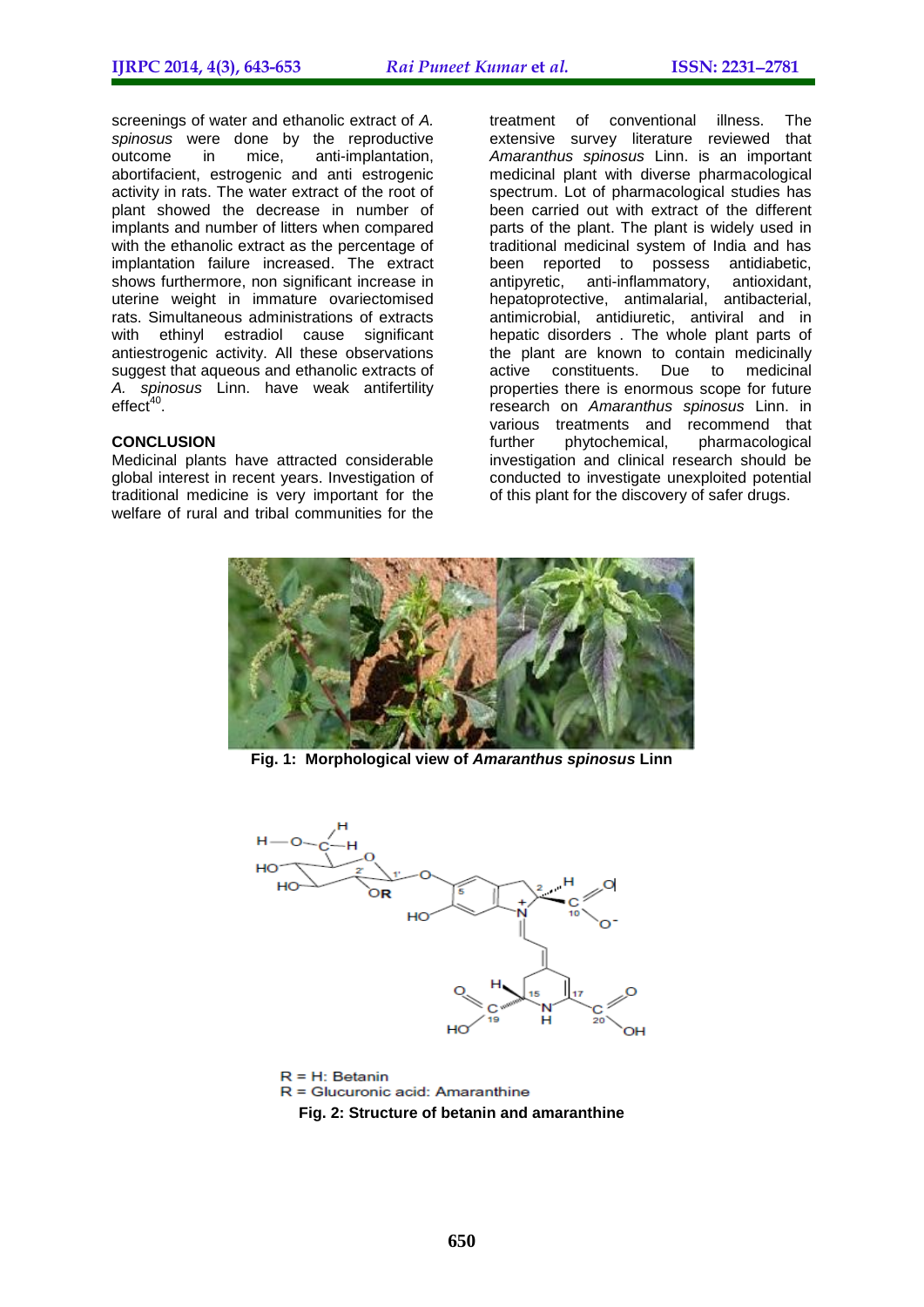

Quercetin  $R = OH$ 

Kaempferol  $R = H$ **Fig. 3: Structure of quercetin and kaempferol**

#### **REFERENCES**

- 1. Vadnere G, Pathan A, Kulkarni B and Abhay KS. Abutilons indicum Linn: A phytopharmacological review. Int J of Research in Pharmacy and Chemistry. 2013;3(1):153-156.
- 2. Ishrat JB, Laizuman N, Farhana AR and Obaydul H. Antibacterial, Cytotoxic an Antioxidant Activity of Chloroform, n-hexane and Ethyl Acetate extract of plant Amaranthus spinosus. Int J of Pharm Tech Research. 2011;3(3):1675-1680.
- 3. Kavitha C, Vadivel E, Rajamani K and Coleus forskohlii. A comprehensive review on morphology, phytochemistry and pharmacological aspects. J of Medicinal Plants Research. 2010;4(4):278-285.
- 4. Srivastava S, Singh P, Mishra G, Jha KK and Khosa RL. Costus speciosus (Keukand): A review. Der Pharmacia Sinica. 2011;2(1):118-128.
- 5. Sharma A, Sharma RA and Singh H. Phytochemical and Pharmacological Profile of Abutilon indicum L. Sweet A Review. Int J Pharm Sci Rev Res. 2013;20(1):120-127.
- 6. Srivastava A, Singh K, Gul T and Ahirwar V. Alterations in hematocellular components of albino rats due to methanolic extract of<br>Amaranthus spinosus. Pharmacie Amaranthus spinosus. Pharmacie Globale. 2011;3(6):1-3.<br>7. Plants Profile for
- Profile for Amaranthus spinosus (spiny amaranth). [Online]. Available **from:** http://www.plants.usda.gov/java/profile ?symbol=AMSP [Accessed on November 21, 2013] [cited on Jan 2014]
- 8. The wealth of India. Raw materials, A revised edition. New Delhi. Council of Scientific and Industrial research. 2006:1:219.
- 9. Mishra SB, Verma A, Mukerjee A and Vijayakumar M. Amaranthus spinosus L. (Amaranthaceae) leaf extract attenuates streptozotocin-nicotinamide induced diabetes and oxidative stress in albino rats. A histopathological analysis. Asian Pacific J of Trop Biomed. 2012;1647-1652.
- 10. Barku VYA, Opoku-Boahen Y, Owusu-Ansah E and Mensah EF. Antioxidant activity and the estimation of total phenolic and flavonoid contents of the root extract of Amaranthus spinosus. Asian J of Plant Sci and Res. 2013;3(1):69-74.
- 11. Jamaluddin ATM, Qais N, Ali MA, Howlader MA, Shams-Ud-Doha KM and Sarker AA. Analgesic activity of extracts of the whole plant of Amaranthus spinosus Linn. Int J of Drug Dev and Res. 2011;3(4):189- 193.
- 12. Ghosh D, Mitra P, Ghosh T and Mitra PK. Antipeptic ulcer activity of the leaves of Amaranthus spinosus L. in rats. Mintage J of Pharm and Med Sci. 2013;2(3):52-53.
- 13. Mitra PK. Comparative Evaluation of Anti Gastric Ulcer Activity of Root, Stem and Leaves of Amaranthus spinosus Linn. in Rats. Int J of Herbal med. 2013;1(2):1675-1680.
- 14. Chaudhary MA, Imran I, Bashir S, Mehmood MH, Rehman N and Gilani AHI. Evaluation of gut modulatory and bronchodilator activities of Amaranthus spinosus Linn. BMC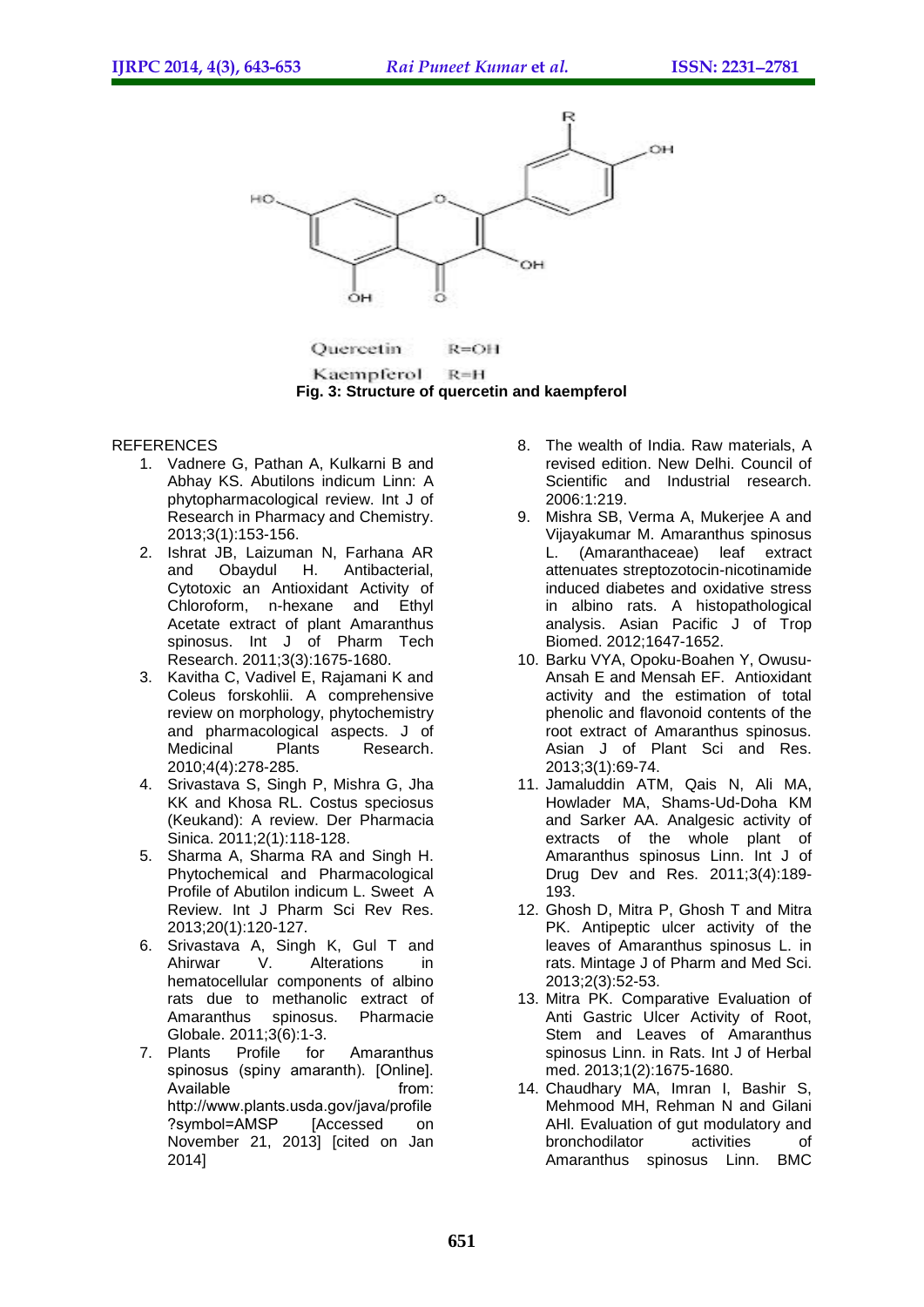Comp and Alter Med. 2012;12:166- 178.

- 15. Jhade D, Ahirwar D, Jain R, Sharma NK and Gupta S. A Pharmacological Review: Amaranthus spinosus L. Res J Pharmacognosy and Phytochemistry. 2009;1(3):169-172.
- 16. Oya GN and Uygur FN. A New Record for the Flora of Turkey Amaranthus spinosus L. (Amaranthaceae). Turk J Bot. 2000;24:359-360.
- 17. Xian S. Amaranthus Linnaeus. Flora of China. 2003;5:417-421.
- 18. Manik B. Anatomical and Histological Study of Stem, Root and Leaf of the Medicinal Plant Amaranthus spinosus Linn. J of Pharma Sci Tech. 2013;2(2):68-71.
- 19. Manik B, Ankur D, Subrata C and Pharmacognostic studies on stem and leaves of Amaranthus spinosus Linn. Int J of Applied Bio and Pharma Tech. 2011;2(1):41-47.
- 20. Hussain Z, Amresh G, Singh S and Rao CV. Antidiarrhoeal and antiulcer activity of Amaranthus spinosus in experimental animals. Pharmaceutical Biology. 2009;47(10):932–939.
- 21. Mathur J, Khatri P, Samanta KC, Sharma A and Mandal S. Pharmacognostic and preliminary phytochemical of Amaranthus spinosus Linn. leaves. Int J Pharm Sci. 2010;2(4):121-124.
- 22. Manik B, Subrata C and Pranabesh C. Evaluation anthelmentic and antiinflammatory activity of Amaranthus spinosus Linn. Int J Curr Pharm Res. 2010;2(4):44-47.
- 23. Bavarva JH and Narasimhacharya AV. Systematic study to evaluate antidiabetic potential of Amaranthus spinosus on type-1 and type-2 diabetes. Cell Mol Biol. 2013;2(59):1818-1825.
- 24. Balakrishnam S and Pandhare R. Antihyperglycemic and antihyperlipidaemic activities of Amaranthus spinosus Linn extract on<br>alloxan induced diabetic rats. alloxan induced diabetic rats. Malaysian J of Pharm Sci. 2010;8(1):13–22.
- 25. Ashok BSK, Lakshman K, Nandeesh R, Arun PAK, Manoj B, Vinod K and Sheshadri SD. In vitro alpha-amylase inhibition and in vivo antioxidant potential of Amaranthus spinosus in alloxan-induced oxidative stress in

diabetic rats. Saudi J of Bio Sci. 2011;18:1–5.

- 26. Girija K, Lakshman K, Udaya C, Sabhya SG and Divya T. Anti-diabetic and anti-cholesterolemic activity of methanol extracts of three species of Amaranthus. Asian Pac J Trop Biomed. 2011;1(2):133-8.
- 27. Amuthan A, Chogtu B, Bairy KL, Sudhakar and Prakash M. Evaluation of diuretic activity of Amaranthus spinosus Linn. aqueous extract in Wistar rats. J Ethnopharmacol. 2012; 140(2):424-427.
- 28. Zeashan H, Amresh G, Singh S and Rao CV. Protective effect of Amaranthus spinosus against Dgalactosamine/lipopolysaccharideinduced hepatic failure. Pharm Biol. 2010;48(10):1157-1163.
- 29. Zeashan H, Amresh G, Singh S and Rao CV. Hepatoprotective activity of Amaranthus spinosus in experimental animals. Food Chem Toxicol. 2008;46(11):3417-3421.
- 30. Zeashan H, Amresh G, Singh S and Rao CV. Hepatoprotective and antioxidant activity of Amaranthus<br>spinosus against CCl4 induced spinosus against toxicity. J Ethnopharmacol. 2009;125(2):364-366.
- 31. Zeashan H, Amresh G, Rao CV and Singh S. Antinociceptive activity of Amaranthus spinosus in experimental animals. J Ethnopharmacol. 2009;122(3):492-496.
- 32. Olumayokun AO, Babatunde RO and Temitope OE. Anti-inflammatory Properties of Amaranthus spinosus Leaf Extract. Pharmaceutical Biology. 2004;42(7):521-525.
- 33. Sangameswaran B and Jayakar B. Anti-diabetic, anti-hyperlipidemic and spermatogenic effects of Amaranthus spinosus Linn. on streptozotocininduced diabetic rats. J Nat Med. 2008;62(1):79-82.
- 34. Girija K and Lakshman K. Antihyperlipidemic activity of methanol extracts of three plants of Amaranthus<br>in triton-WR 1339 induced in triton-WR 1339 induced hyperlipidemic rats. Asian Pacific J of Trop Biomed. 2011;1(1):62-65.
- 35. Harsha VS. In vitro antibacterial activity of Amaranthus spinosus root extracts. Pharmacophore. 2011;(5):266-270.
- 36. Ashok BSK, Lakshman K, Jayaveera KN, Arun AK, Manoj B and Sheshadri SD. Antioxidant and antipyretic